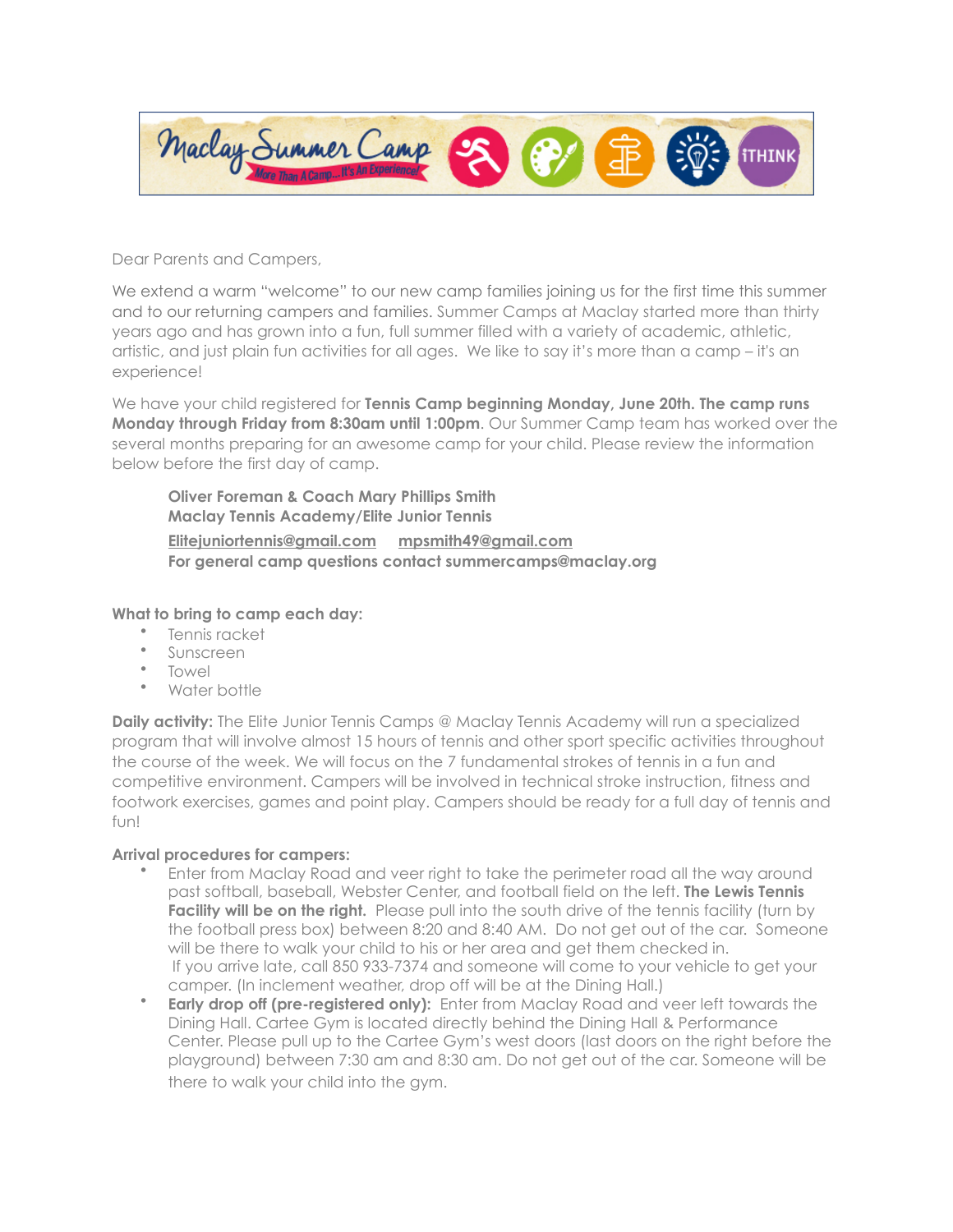**Lunch:** Lunch is included for campers in the Dining Hall.

Monday: Chicken Nuggets Tuesday: Cheese Pizza Wednesday: Hamburgers and/or Hot Dogs Thursday: Cheese pizza Friday: Turkey subs

# Momma Ps and Kona Ice come to campus on Monday and Thursday, respectively. They both sell treats ranging from \$2-5. Please note this will be an extra fee and is not included in your camp cost.

# **Pick up procedures for campers:**

Please pull up to the **Dining Hall east doors** (facing the grass parking lot) between 12:40 and 1:00pm. Do not get out of the car. Someone will be there to radio for your child to be escorted out to your vehicle. If you need to pick up prior to 12:00pm please call Mary Phillips Smith at (850) 933-7374 and someone will walk your child out to you. Make sure you know your family's PIN (4 digit number) to pick up the camper.

- **Those Joining Day Camp from 12pm-3pm: (pre-registered only)** On Friday you will either need to be picked up from Tennis by 1:00pm or go on the all-day trip with the Day Camp. DC leave at 9:00 am sharp on Friday from the Cartee Gym. For Monday-Thursday pick up from Day Camp, pull up to the Cartee Gym west doors (last doors on the right before the playground) between 2:50 pm and 3:00 pm. **Do not get out of the car.** Someone will be there to radio for your child to be escorted out to your vehicle. If you need to pick up prior to 2:50 pm, please call **Katie Gimbel** at 850 933-5549 and someone will walk your child out to you. Make sure you know your family's PIN (4 digit number) to pick up the camper.
- **Those Joining Afternoons with Lee will receive a separate e-mail**
- **After Care**: (pre-registered only) Please pull up to the Dining Hall's east doors (facing the grass parking lot) between 5:00 pm and 5:30 pm. Do not get out of the car. Someone will be there to radio for your child to be escorted out to your vehicle. If you arrive before 5:00 pm, please call 850-894 –0908. Make sure you know your family's PIN (4 digit number) to pick up the camper.

### **Camp safety:**

Maclay has a registered nurse on campus to help support the safety and wellness of our campers. All campers must sign a waiver, produce immunization records, and follow our safety protocols. Before arrival to camp each morning, please screen your child for presence of acute illness symptoms. Any camper with symptoms present will be asked to stay home until symptoms have resolved (without the use of medication) for at least 24 hours. As always, seek medical attention and testing when appropriate.

The following is a list of symptoms:

- Fever  $>= 100.0$  or chills<br>• Nauses enveniting
- Nausea or vomiting
- Diarrhea
- Cough
- Congestion or runny nose\*
- Shortness of breath or difficulty breathing\*
- Fatigue
- Muscle or body aches